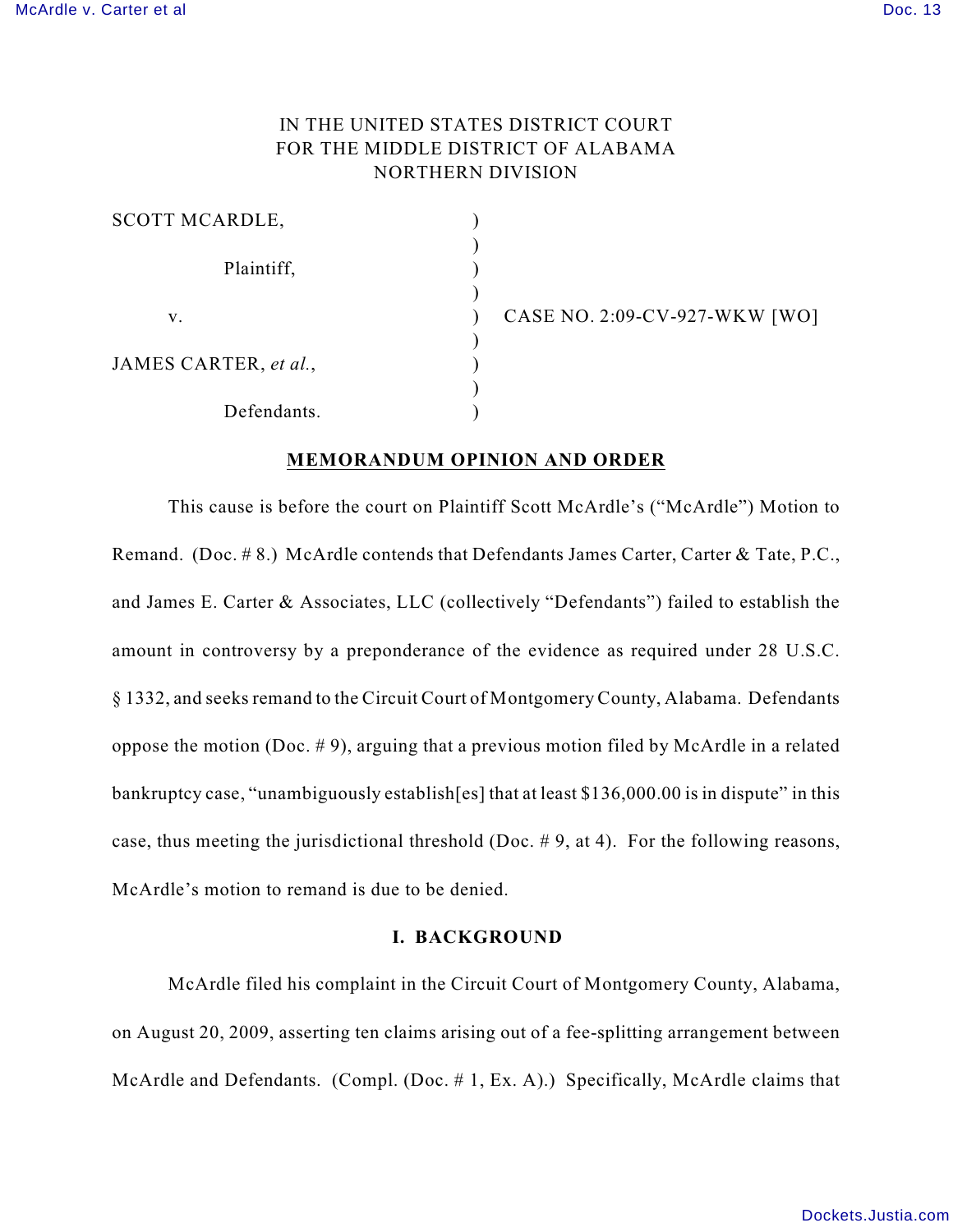he and Defendants entered into a binding agreement under which McArdle was entitled to forty percent of attorneys' fees earned from the prosecution of a Georgia civil suit stemming from the death of Justin Hall. (Compl. ¶ 6.) Thereafter, the sole heir to Justin Hall's estate filed for bankruptcy, and the Bankruptcy Trustee hired the attorneys to continue to represent the estate. (Compl. ¶ 10.) McArdle alleges that Defendants subsequently settled a portion of the suit without notifying him, and failed to remit his portion of the fees. (Compl. ¶¶ 12- 13.)

### **II. DISCUSSION**

"[F]ederal courts have a strict duty to exercise the jurisdiction that is conferred upon them by Congress." *Quackenbush v. Allstate Ins. Co.*, 517 U.S. 706, 716 (1996). However, "[f]ederal courts are courts of limited jurisdiction." *Burns v. Windsor Ins. Co.*, 31 F.3d 1092, 1095 (11th Cir. 1994). Thus, with respect to cases removed to this court pursuant to 28 U.S.C. § 1441, the law of the Eleventh Circuit favors remand where federal jurisdiction is not absolutely clear. "[R]emoval statutes are construed narrowly; where plaintiff and defendant clash about jurisdiction, uncertainties are resolved in favor of remand." *Burns*, 31 F.3d at 1095.

Where the complaint alleges unspecified damages, as in this case, the removing party bears the burden of establishing the jurisdictional amount by a preponderance of the evidence. *Lowery v. Ala. Power Co.*, 483 F.3d 1184, 1209-10 (11th Cir. 2007). A removing defendant can predicate jurisdiction either on the initial pleading, or "an amended pleading,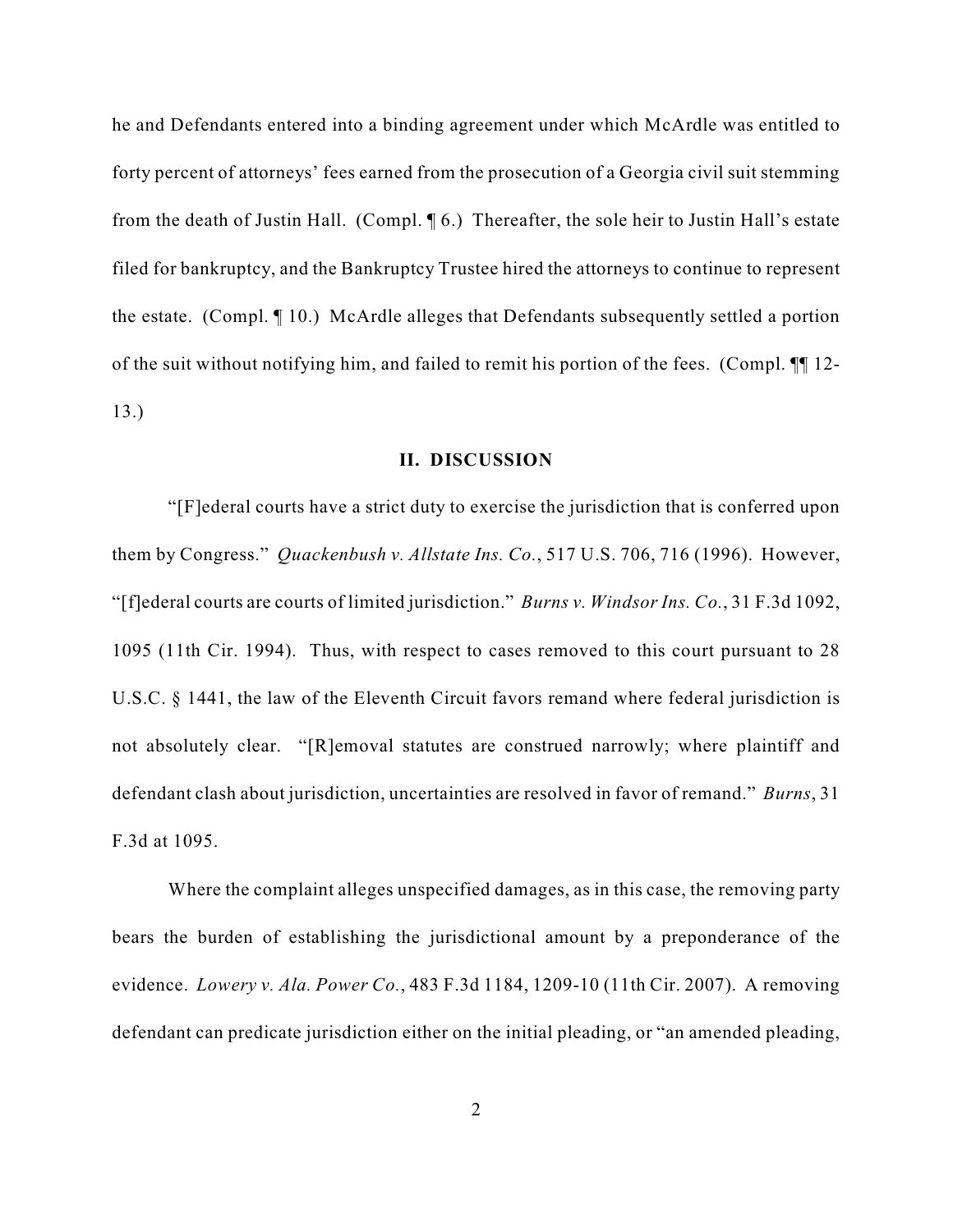motion, order *or other paper* from which it may first be ascertained that the case is one which is or has become removable." 28 U.S.C. § 1446(b) (emphasis added). When a defendant bases removal on a document other than the initial pleading, three specific conditions must be satisfied. There must be "(1) 'an amended pleading, motion, order or other paper,' which (2) the defendant must have received from the plaintiff (or from the court, if the document is an order), and from which (3) the defendant can 'first ascertain' that federal jurisdiction exists." *Lowery*, 483 F.3d at 1215 n.63 (quoting 28 U.S.C. § 1446(b)). The general rule is that evidence "contemplated" by 28 U.S.C. § 1446(b) is evidence "received from the plaintiffs."<sup>1</sup> *Id.* at 1221. Hence, "the defendant's appraisal of the amount in controversy... will ordinarily not provide grounds for his counsel to sign a notice of removal in good faith." *Id.* at 1215 n.63; *see also Stroh v. Colonial Bank, N.A.*, No. 4:08-cv-73, 2008 WL 4831752, at \*2 (M.D. Ga. Nov. 4, 2008).

Here, Defendants attach a copy of McArdle's "Motion to Disgorge All Attorney['s] Fees, Costs, and Expenses Paid to Attorney James E. Carter" (Doc. # 1, Ex. B) to their Notice of Removal. They assert that McArdle's Motion to Disgorge, which was filed in the United States Bankruptcy Court, constitutes "other paper" under 28 U.S.C. § 1446(b), as discussed in *Lowery*. 483 F.3d at 1215 n.63. McArdle does not address whether the Motion to Disgorge constitutes "other paper" under *Lowery*; instead, McArdle contends that the Motion to Disgorge should not be considered because it relates to a "completely separate matter" and

<sup>&</sup>lt;sup>1</sup> The very narrow exceptions to that rule, *see Lowery*, 483 F.3d at 1215 n.66, are not argued here.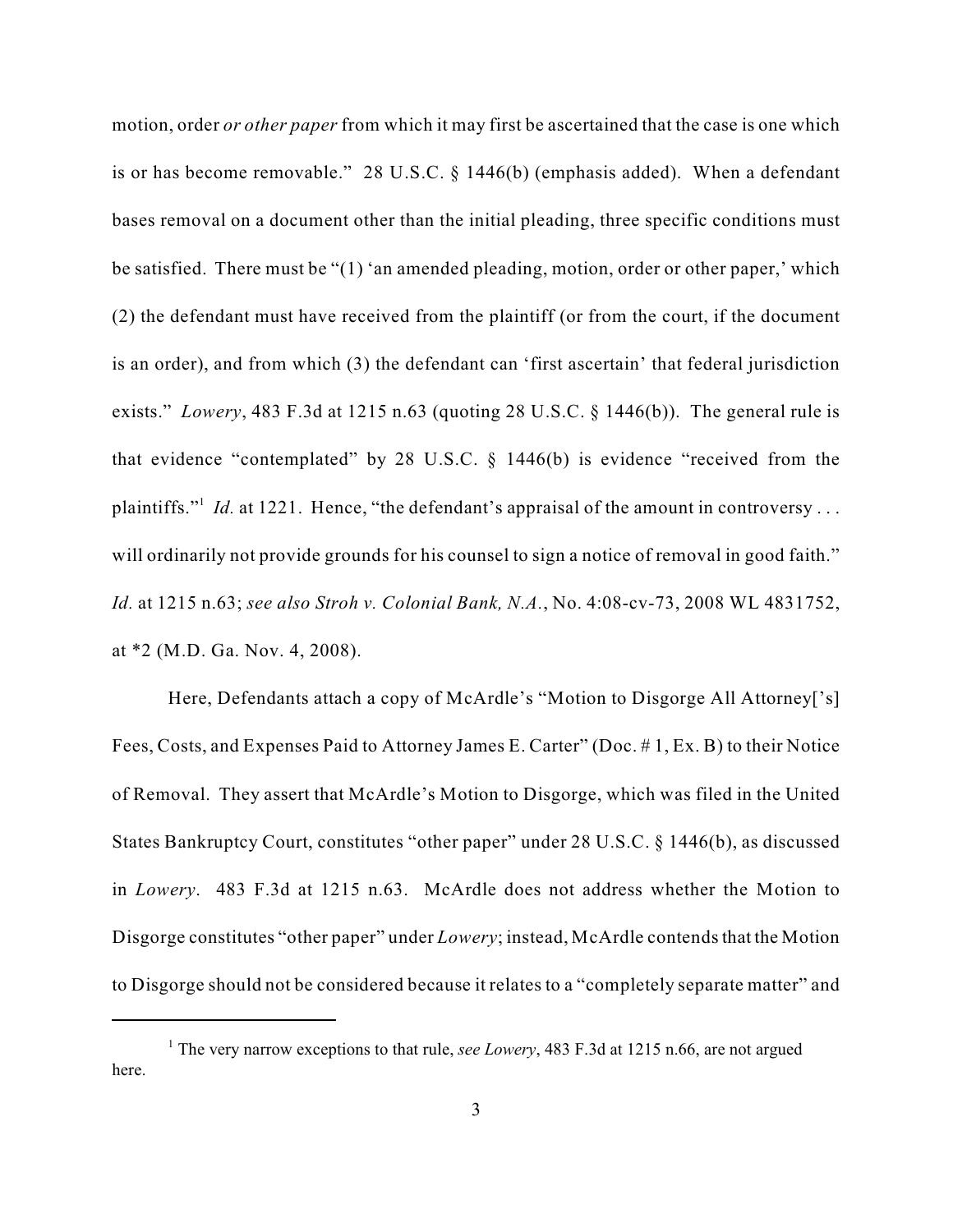because the fees at issue in the bankruptcy motion are not the same fees at issue here. Thus, McArdle appears to contest whether the Motion to Disgorge, along with the Notice of Removal, "unambiguously establish federal jurisdiction." *Id.* at 1213.

McArdle filed the Motion to Disgorge in the bankruptcy court shortly after receiving notice from Carter that a portion of the wrongful death case had settled for an undisclosed amount. (Motion to Disgorge 6 (Doc. # 1, Ex. B).) According to McArdle, his Motion to Disgorge "sought to have the fees that Defendants earned, which were the product of fraud committed on the United States Bankruptcy Court, returned to that Court." (Pl.'s Reply Br. 1 (Doc. # 12).) Although he contends that this filing relates to a completely separate matter, there is no indication that the fees discussed and quantified in McArdle's Motion to Disgorge are anything other than the fees at issue in this case, *i.e.*, the fees received in connection with the prosecution of a civil suit stemming from the death of Justin Hall.

McArdle argues in his reply brief that the Bankruptcy Judge's inability to determine the value of McArdle's services from the evidence presented with his Motion to Disgorge undermines Defendants' arguments regarding the amount in controversy. (Pl.'s Reply Br. 2.) However, the value of McArdle's services is not the only measure of damages in this case. McArdle's complaint alleges that he is entitled to forty percent of "any attorney's fees earned on the matter concerning the death of Justin Hall." (Compl. 18.) In addition to demanding judgment "in an amount equal to the value of services rendered" (Compl. ¶ 18, Count I), McArdle demands compensatory damages for, among other things, breach of